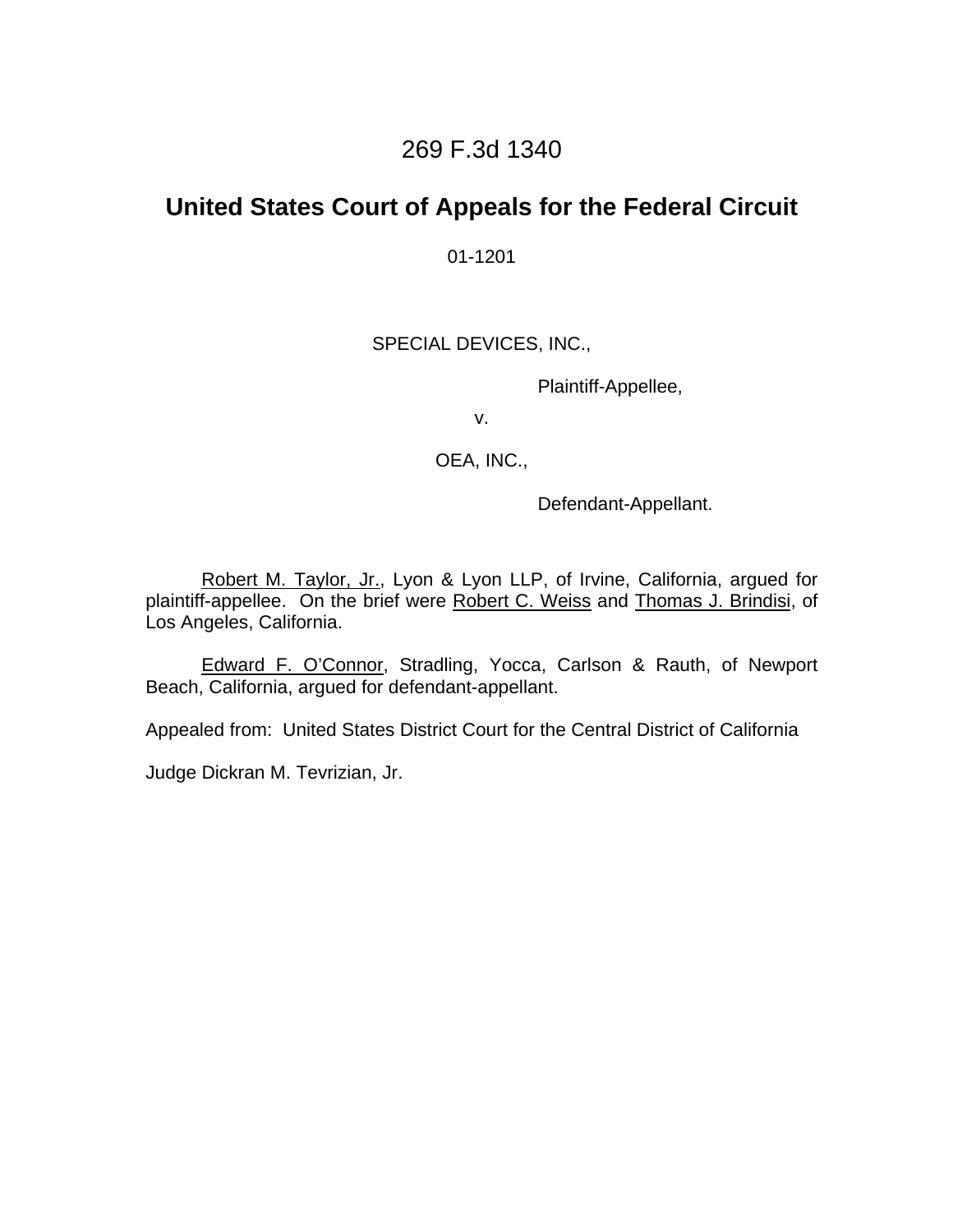# **United States Court of Appeals for the Federal Circuit**

01-1201

SPECIAL DEVICES, INC.,

Plaintiff-Appellee,

v.

OEA, INC.,

Defendant-Appellant.

 DECIDED: October 30, 2001 \_\_\_\_\_\_\_\_\_\_\_\_\_\_\_\_\_\_\_\_\_\_\_\_\_

\_\_\_\_\_\_\_\_\_\_\_\_\_\_\_\_\_\_\_\_\_\_\_\_\_

Before MICHEL, Circuit Judge, FRIEDMAN, Senior Circuit Judge, and LOURIE, Circuit Judge.

LOURIE, Circuit Judge.

 OEA, Inc., appeals from the decision of the United States District Court for the Central District of California holding that the underlying patent infringement suit was exceptional, justifying an award of attorney fees to Special Devices, Inc. After first holding that OEA's U.S. Patent 5,404,263 was invalid under the on-sale bar of 35 U.S.C. § 102(b), Special Devices, Inc. v. OEA, Inc., 117 F. Supp. 2d 989, 56 USPQ2d 1627 (C.D. Cal. 2000) ("Special Devices I"), aff'd Special Devices, Inc. v. OEA, Inc., No. 01-1053,-1078 (Fed. Cir. Oct. 26, 2001) ("Special Devices III"), the district court found the case exceptional on the grounds of litigation misconduct and inequitable conduct by OEA before the Patent and Trademark Office ("PTO") in obtaining the '263 patent, Special Devices, Inc. v. OEA, Inc., 131 F. Supp. 2d 1171 (C.D. Cal. 2001) ("Special Devices II"). The district court reserved determination of the amount of attorney fees for a later time. Id. at 1180.

Because the district court's award of attorney fees for an unspecified amount is not a final decision, we lack jurisdiction to hear this appeal. Accordingly, we dismiss.

#### BACKGROUND

 The factual background is set forth more fully in Special Devices III. Only a brief summary of the most pertinent background facts is repeated here.

 OEA's '263 patent relates to an all-glass header assembly used to trigger inflation of an air bag. OEA out-sourced production of some units of the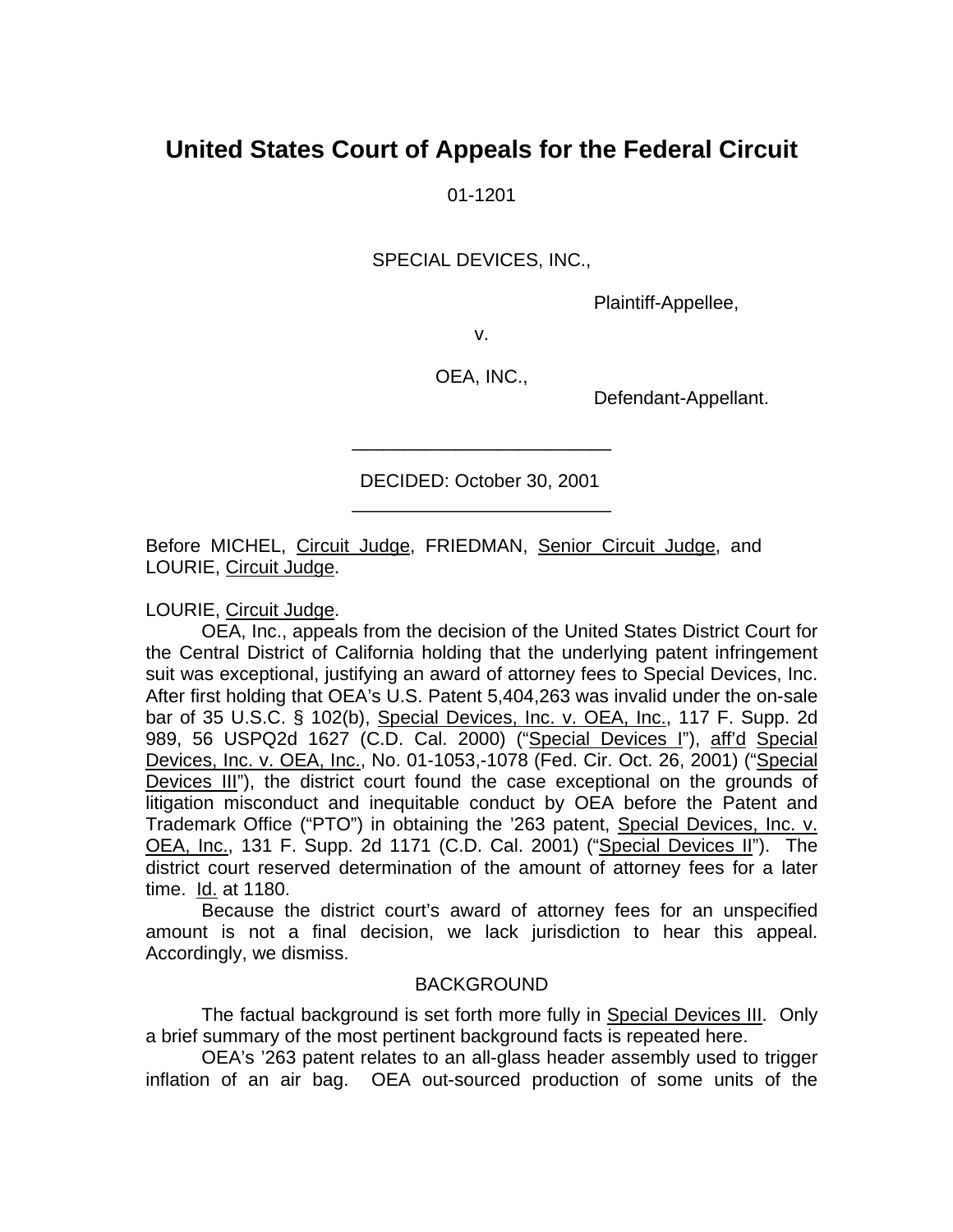invention to Coors Ceramics Co. Id. at 1172. Pursuant to that arrangement, Coors sold units of the invention to OEA prior to the critical date, one year before the filing of the patent application. Id. OEA and Coors filed separate patent applications on the same date, id., those applications being prosecuted by the same law firm, Sheridan & Ross, that was aware of the Coors-OEA sales but did not disclose those sales to the PTO. Id. at 1173. The PTO issued the '263 patent with device and apparatus claims.

The PTO also issued U.S. Patent 5,243,492 to Coors containing method claims only. Coors later filed an application to reissue that patent, seeking device claims. Id. The reissue application was prosecuted by different attorneys, who did disclose the Coors-OEA sales. Id. OEA filed a protest in the reissue proceedings, arguing that the Coors-OEA sales were an on-sale bar as to Coors. Id. Coors eventually abandoned the reissue application in acquiescence to a rejection under § 102(b) on the ground that the Coors-OEA sales were an onsale bar. Id. at 1174.

 While Coors was attempting to traverse the on-sale bar rejection in the reissue proceedings, OEA contacted Special Devices to state its opinion that Special Devices was infringing the '263 patent. Id. However, Special Devices disagreed and brought suit against OEA seeking declaratory judgments of patent invalidity and noninfringement. Id. The district court granted partial summary judgment in favor of Special Devices, holding the '263 patent invalid under 35 U.S.C. § 102(b) on the ground that the Coors-OEA sales violated the on-sale bar. Special Devices I at 996, 56 USPQ2d at 1633. This court affirmed in Special Devices III.

Two weeks after entry of judgment in Special Devices I, Special Devices filed a motion for attorney fees. The district court granted the motion, deeming the case exceptional within the meaning of 35 U.S.C. § 285.<sup>1</sup> Special Devices II at 1180. In the opinion of the district court, an award of attorney fees was warranted principally because of (1) OEA's inequitable conduct in failing to disclose the Coors-OEA transactions and misrepresentation of inventorship to the PTO, id. at 1176-78, and (2) OEA's litigation misconduct, viz., nonproduction of documents relating to the Coors-OEA transactions, id. at 1178-80. Because the district court did not have before it any evidence regarding the amount of attorney fees to which Special Devices was entitled, the court deferred quantifying the award. Id. The court stated that, after receipt of relevant evidence and briefing, it would "then determine the compensatory amount of the award in light of the offender's conduct." Id. This appeal, purporting to be an appeal from a final judgment, was filed before the district court proceeded any further toward quantifying the attorney fees award.

l

<sup>1</sup> That section states that "[t]he court in exceptional cases may award reasonable attorney fees to the prevailing party." 35 U.S.C. § 285 (1994).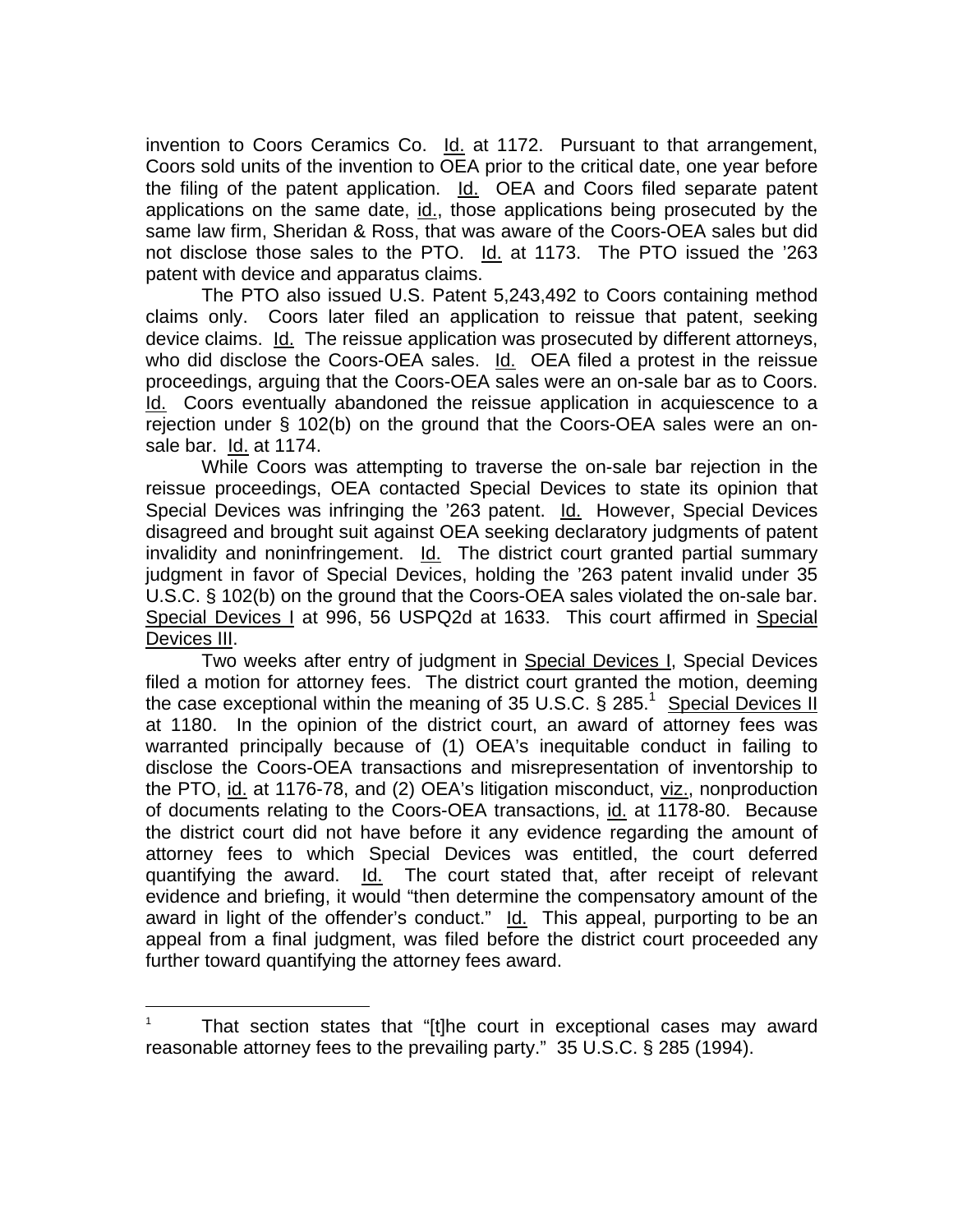#### **DISCUSSION**

Jurisdiction is a threshold issue that the court may raise sua sponte. Johannsen v. Pay Less Drug Stores N.W., Inc., 918 F.2d 160, 161, 16 USPQ2d 1697, 1698 (Fed. Cir. 1990). In fact, a court has a duty to inquire into its jurisdiction to hear and decide a case. Id.; View Eng'g, Inc. v. Robotic Vision Sys., Inc., 115 F.3d 962, 963, 42 USPQ2d 1956, 1957 (Fed. Cir. 1997) ("[C]ourts must always look to their jurisdiction, whether the parties raise the issue or not."). Accordingly, although not raised by the parties, we inquire into the issue whether we have jurisdiction over the district court's judgment.

Jurisdiction of this appeal arises from compliance with 28 U.S.C. § 1295(a)(1), which reads as follows:

I. The United States Court of Appeals for the Federal Circuit shall have exclusive jurisdiction –

(1) of an appeal from a final decision of a district court of the United States . . . if the jurisdiction of that court was based, in whole or in part, on section 1338 of this title except [cases involving only copyright, mask work or trademark claims without patent claims].

28 U.S.C. § 1295(a)(1) (1994). By its express terms, § 1295(a)(1) requires that the decision of the district court be "final."<sup>2</sup>

 The issue presented by this case is whether an award of attorney fees in an exceptional case, pursuant to 35 U.S.C. § 285, where that award is unquantified, is a final decision within the meaning of 28 U.S.C. § 1295(a)(1). We conclude that it is not.

We apply Federal Circuit law on the issue as to whether an unquantified award of attorney fees pursuant to 35 U.S.C. § 285 is final. We do so because the awarding of attorney fees pursuant to 35 U.S.C. § 285 is an issue unique to patent law and therefore subject to Federal Circuit law. Midwest Indus., Inc. v. Karavan Trailers, Inc., 175 F.3d 1356, 1359, 50 USPQ2d 1672, 1675 (Fed. Cir. 1999) (en banc in relevant part), cert. denied 528 U.S. 1019 (1999). Moreover,

 $\overline{a}$ 

<sup>2</sup> 28 U.S.C. § 1292(c)(2) does not provide jurisdiction in this case. That section grants jurisdiction over judgments in civil actions for patent infringement which are final except for an accounting. 28 U.S.C. § 1292(c) (1994). However, this appeal is not an appeal from a judgment of patent infringement. Rather, it is an appeal from a judgment of an exceptional case, separate from the judgment in the action for patent infringement. Furthermore, the accounting exception of § 1292(c)(2) is not applicable to this appeal. Determination of attorney fees is not an "accounting." "Accounting," as used in the statute, refers to infringement damages pursuant to 35 U.S.C. § 284. Infringement damages are not at issue in this appeal. Indeed, when a patent owner loses in the district court, as occurred in this case, then § 1292(c)(2) is not applicable. Johannsen, 918 F.2d at 161, 16 USPQ2d at 1699.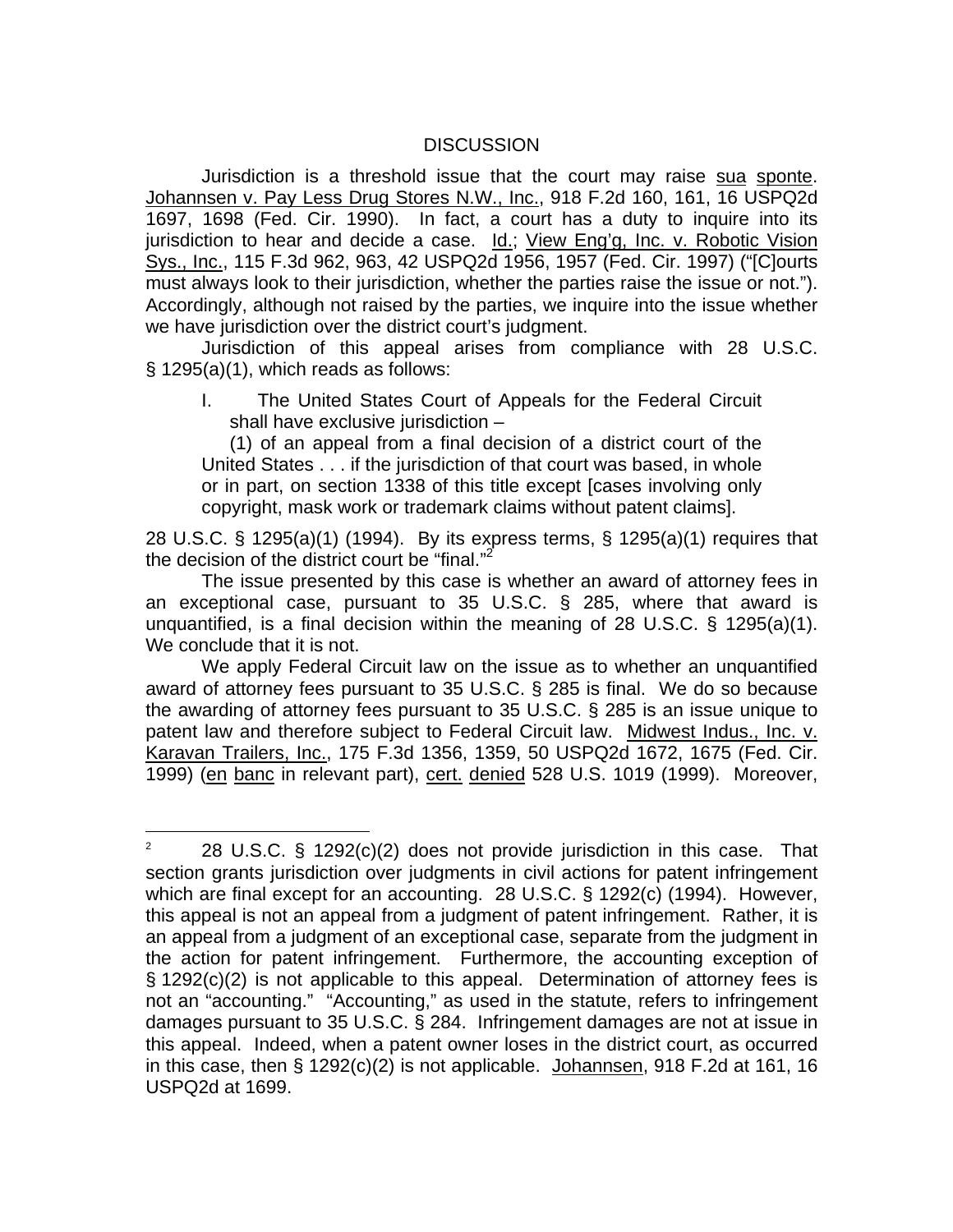we apply our own law in determining our own jurisdiction. Woodard v. Sage Products, 818 F.2d 841, 844, 2 USPQ2d 1649, 1651 (Fed. Cir. 1987) (in banc).

We have not previously determined whether a decision to award attorney fees under 35 U.S.C. § 285 is final and appealable before the award has been quantified. However, our decision in View Engineering is closely analogous. In that case, we held, applying Federal Circuit law, that a decision imposing sanctions under Federal Rule of Civil Procedure Rule 11 was not final for purposes of appeal pursuant to 28 U.S.C. § 1295(a)(1) until the district court had decided the amount of the liability. View Eng'g, 115 F.3d at 964, 42 USPQ2d at 1957. Although the basis for the award of attorney fees in View Engineering was Rule 11, not 35 U.S.C. § 285, we see no reason why that distinction should compel a different result. Indeed, the same reasons, *i.e.*, judicial efficiency and avoidance of delay, id., persuade us to reach the same result. Such a holding prevents piecemeal appeals involving 35 U.S.C. § 285 – a first appeal to contest the exceptional finding per se, and a second appeal to contest the amount of the attorney fees. Such a prospect is what the final judgment rule is intended to foreclose. "From the very foundation of our judicial system the object and policy of the acts of Congress in relation to appeals and writs of error . . . have been to save the expense and delays of repeated appeals in the same suit, and to have the whole case and every matter in controversy in it decided in a single appeal." McLish v. Roff, 141 U.S. 661, 665-66 (1891).

Moreover, although our case law explains the application of 35 U.S.C. § 285 as involving a two-step analysis of first determining whether the case is exceptional and then determining the amount of the award, e.g. Mentor H/S, Inc. v. Medical Device Alliance, Inc., 244 F.3d 1365, 1380, 58 USPQ2d 1321, 1331 (Fed. Cir. 2001), the two component steps of the analysis are not independent. Rather, the amount of the attorney fees depends on the extent to which the case is exceptional. In other words, the exceptionality determination highly influences the award setting. See Beckman Instruments, Inc. v. LKB Produkter AB, 892 F.2d 1547, 1554, 13 USPQ2d 1301, 1306-07 (Fed. Cir. 1989) ("[T]he amount of fees awarded to the 'prevailing party' should bear some relation to the extent to which the party actually prevailed."); see also Read Corp. v. Portec, Inc., 970 F.2d 816, 831, 23 USPQ2d 1426, 1439 (Fed. Cir. 1992) ("[W]hen the attorney fees under 35 U.S.C. § 285 are awarded solely on the basis of litigation misconduct, the amount of the award must bear some relation to the extent of the misconduct."). In fact, the amount of attorney fees awarded may be zero, even though the case is exceptional. S.C. Johnson & Son, Inc. v. Carter-Wallace, Inc., 781 F.2d 198, 201, 228 USPQ 367, 369 (Fed. Cir. 1986). In sum, because the grounds for determining that a case is exceptional and for fixing an amount of the attorney fees are related, it is efficient to review them together.

Most of our sister circuits have also adopted the rule that an award of unquantified attorney fees, whether in the context of Rule 11 sanctions or other statutory authority for awarding attorney fees, is not a final decision. See Gilda Marx, Inc. v. Wildwood Exercise, Inc., 85 F.3d 675, 677, 39 USPQ2d 1043, 1045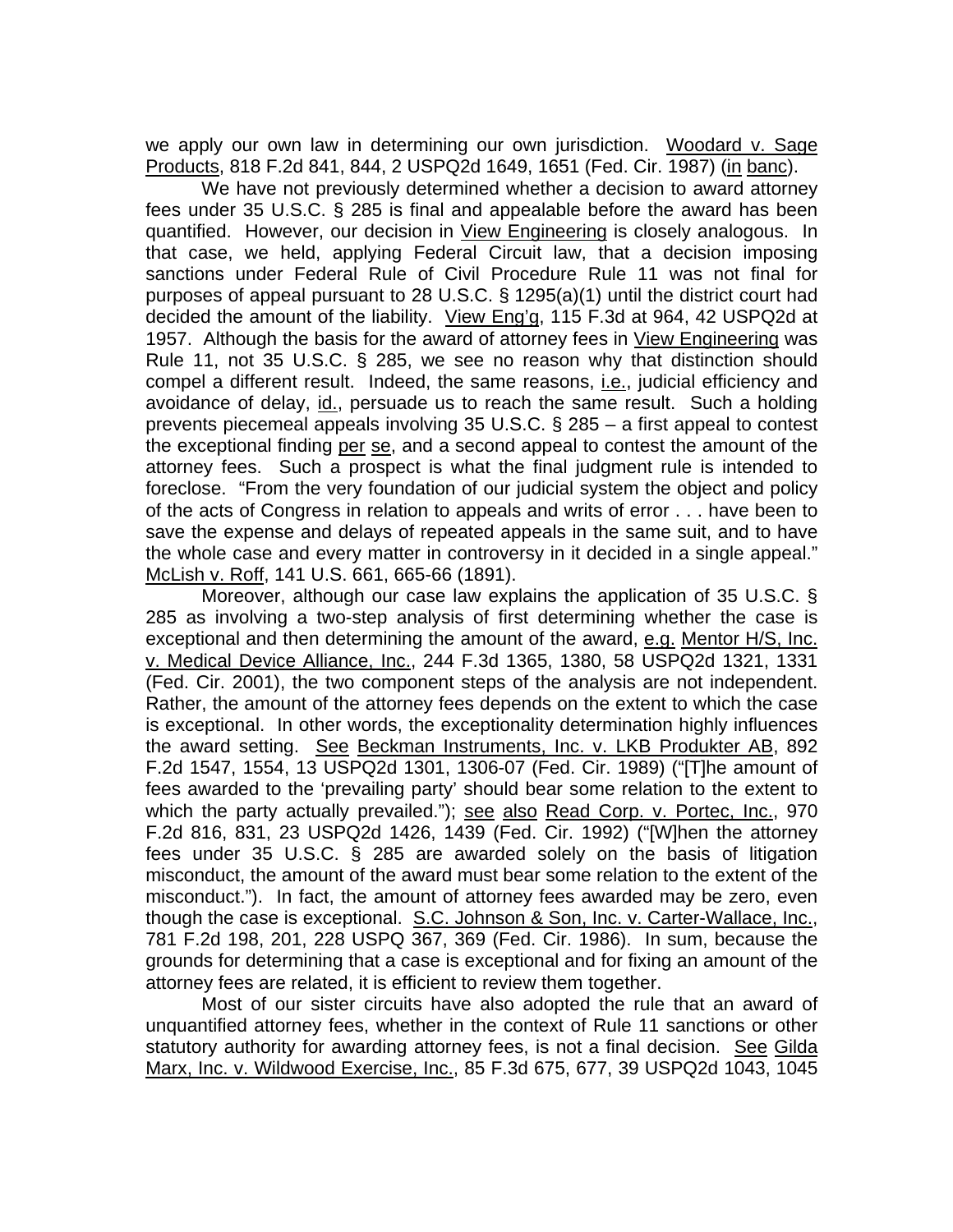(D.C. Cir. 1996) (stating that the court would lack jurisdiction to hear a crossappeal of a decision to award unquantified attorney fees if that were the only appealed issue before the court, and declining to exercise pendant appellate jurisdiction over the cross-appeal); Century 21 Real Estate Corp. v. Century 21 Real Estate, Inc., 929 F.2d 827, 830, 118 USPQ2d 1552, 1555 (1st Cir. 1991) (dismissing an appeal of a decision to award unquantified attorney fees pursuant to the Lanham Act); Commonwealth of Penn. v. Flaherty, 983 F.2d 1267, 1276 (3d Cir. 1993) (citing Becton Dickinson & Co. v. Dist. 65, United Aero. & Agric. Implement Workers of Am., 799 F.2d 57, 61 (3d Cir. 1986), for the general proposition that an award of unquantified attorney fees is not final, and holding that a "proportionate amount of reasonable attorney fees," pursuant to the Civil Rights Act, "lacks the necessary element of finality"); S. Travel Club, Inc. v. Carnival Air Lines, Inc., 986 F.2d 125, 130 (5th Cir. 1993) (holding that an order awarding attorney fees or costs pursuant to Rule 11 "is not reviewable on appeal until the award is reduced to a sum certain"); Gates v. Cent. States Teamsters Pension Fund, 788 F.2d 1341, 1343 (8th Cir. 1986) (holding that an order for attorney fees and costs pursuant to Rule 11 "but without determining the specific amount of that award is not a final and appealable order"); Jensen Elec. Co. v. Moore, Caldwell, Rowland & Dodd, Inc., 873 F.2d 1327, 1329 (9th Cir. 1989) ("The district court's first order imposing sanctions [pursuant to Rule 11] but not setting an amount was therefore not a final or appealable order."); Phelps v. Washburn Univ. of Topeka, 807 F.2d 153, 154 (10th Cir. 1986) ("[I]f an award of attorney fees [under the Civil Rights Act] is not reduced to a sum certain, it is not final.").<sup>3</sup> Although the above-cited cases were appealed under 35 U.S.C. § 1291, not 35 U.S.C. § 1295(a)(1), that difference is immaterial because the "final decision" requirement of both statutes is "coextensive." Johannsen, 918 F.2d at 162 n.1, 16 USPQ2d at 1698 n.1.

Thus, the final judgment rule has been widely applied by other circuits to bar the appeal of awards of unquantified attorney fees notwithstanding the particular statutory provision that authorizes the award. We see no reason to distinguish the reasoning expressed by this court in View Engineering as well as that of the other circuit courts cited above, and we therefore conclude that a decision to award unquantified attorney fees in an exceptional case under 35 U.S.C. § 285 is not final.

Following oral argument, Special Devices cited Budinich v. Becton Dickinson & Co., 486 U.S. 196 (1988); Johannsen; and Majorette Toys (U.S.), Inc. v. Darda, Inc. U.S.A., 798 F.2d 1390, 230 USPQ 541 (Fed. Cir. 1986), as supporting their contention that the district court made a final decision that we

<sup>—&</sup>lt;br>3 But see Bittner v. Sadoff & Rudoy Indus., 728 F.2d 820, 826 (7th Cir. 1984) (holding that a judgment lacking quantification of attorney fees award can be reviewed under "the principle that a court of appeals may, in the interest of orderly judicial administration, review matters beyond that which supplies appellate jurisdiction.") (internal quotations omitted).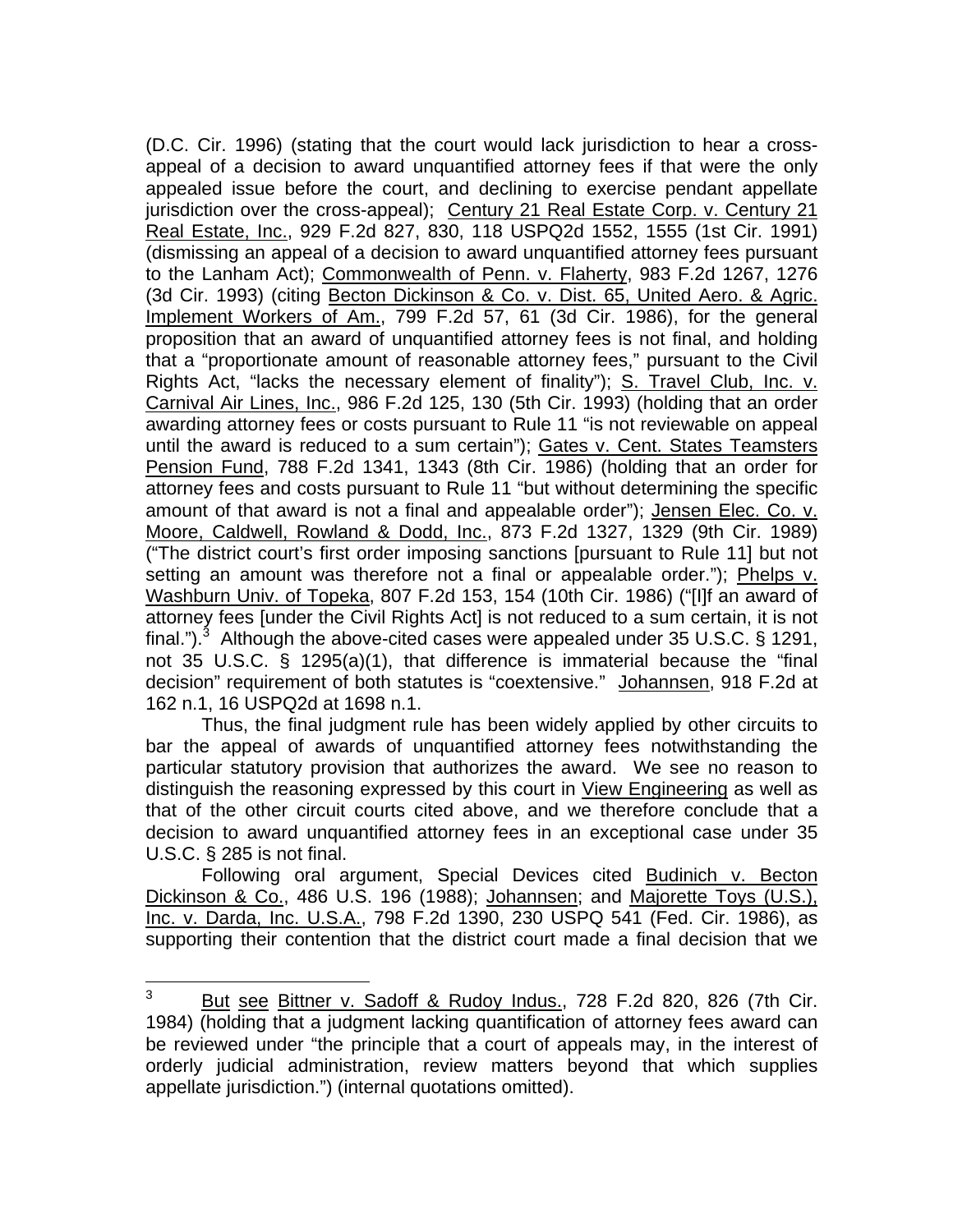have jurisdiction to review. OEA agreed. We do not. This case is distinguishable from those cases.

 Budinich held that an otherwise final judgment on the merits is not nonfinal because a collateral award of attorney fees has not been quantified. 486 U.S. at 202. Budinich thus supports our jurisdiction to hear and decide the parties' appeal in Special Devices III, in which the merits of invalidity were at issue. However, we do not read Budinich as supporting jurisdiction in this case. Although the Court cautioned "that the § 1291 effect of an unresolved issue of attorney fees . . . should not turn upon the characterization of those fees" as being "collateral" or "itself part of the merits," id. at 200-201, Budinich did not speak to the issue of finality when the merits on appeal are an award of attorney fees. Indeed, cases from other circuit courts have recognized this distinction after Budinich was decided. E.g., Gilda Marx, 85 F.3d at 677; Commonwealth of Penn., 983 F.2d at 1269-70.

Johannsen involved an entirely different issue. Johannsen held that the "final except for an accounting" exception of 28 U.S.C. § 1292(c)(2) does not apply to pendent judgments of non-patent claims. 918 F.2d at 163-164, 16 USPQ2d at 1699. This is not a case involving 28 U.S.C. § 1292(c)(2). See supra note 2.

Majorette Toys is also distinguishable from this case. Majorette Toys held that an appeal raising issues of validity, infringement, and attorney fees does not lack finality for failure to quantify the attorney fees. 798 F.2d at 1391-92, 230 USPQ at 542. In so holding, Majorette Toys analogized to the accounting exception of 28 U.S.C. § 1292(c)(2):

If an appeal in a patent case can come to this Court under  $\S$ 1292(c)(2) after validity and infringement are determined but prior to determining damages, it makes no sense not to allow an appeal after validity, infringement and damages are ascertained, and an award of attorney fees granted, even though the exact amount of attorney fees (and costs) has not been precisely ascertained. If any of the trial court's holdings of validity, enforceability, or infringement is overturned, there will, in all likelihood, be no occasion to quantify, let alone award, attorney fees. Similarly, such quantification will be irrelevant if on appeal this Court determines that it was an abuse of discretion to award attorney fees at all. Accordingly, allowing the present appeal will prevent loss of time and expense, and the need to explore what sometimes may be sensitive attorney records, in the event the case is overturned on the merits or in the determination that attorney fees should be awarded.

Id. That holding might apply to the facts of this case, except that Majorette Toys went on to expressly distinguish Gilbreth Int'l Corp. v. Lionel Leisure, Inc., No. 83-1418 (Fed. Cir. Nov. 2 and 28, 1983) (non-precedential), a case with facts much like the present facts. Majorette Toys, 798 F.2d at 1391-92, 230 USPQ at